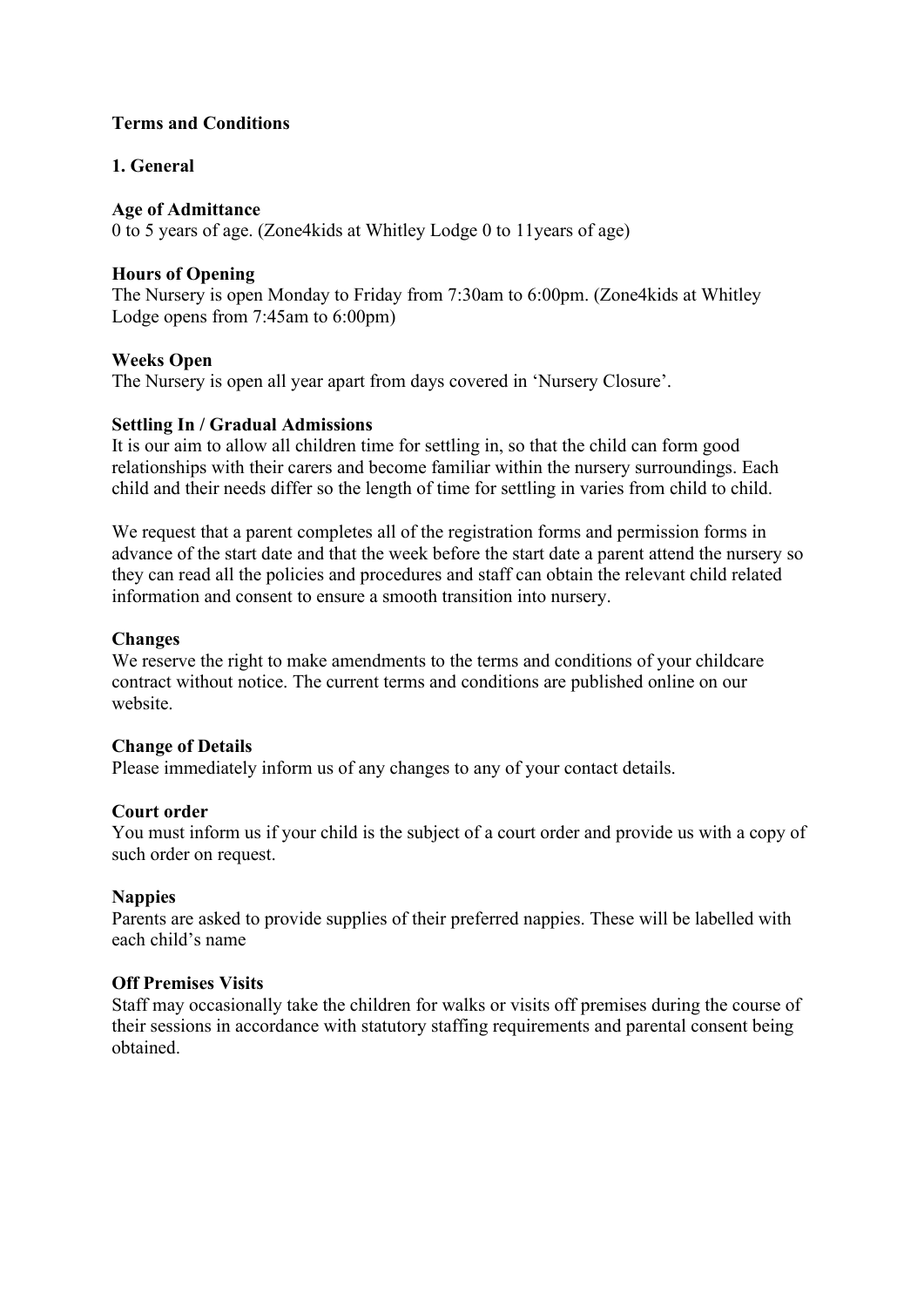### **Mobile Phone**

To ensure the safety and wellbeing of all children who attend our nurseries we enforce a no personal mobile phone usage within our settings, this includes but not limited to smart watches which can access the camera. Should you be on your personal mobile phone as you arrive at the nursery can we please ask that you conclude your phone call before entering the premises and do not use this again until you have left the nursery.

## **Equal Opportunities**

We are an equal opportunities organisation, which makes decisions without regard to race, colour, sex, religion, national origin, age, disability, marital status or sex change status or any other factor protected by law.

### **Nursery Closure**

The Nursery is closed on public Bank Holidays and from 13.00 on Christmas Eve and will remain closed until the start of the new term in January.

If the Nursery that your child attends has to close or we take the decision to close due to events or circumstances which are outside our control, we shall be under no obligation to provide alternative childcare facilities to you. However, we will make every endeavour to offer care at one of our other settings subject to availability.

If the closure exceeds 3 days in duration (excluding any days when the nursery would otherwise be closed), we will credit you with an amount that represents the number of days the nursery is closed in excess of 3 days for the sessions you have prepaid.

### **Complaints or Concerns**

Customer satisfaction is of paramount importance to us and any concerns/complaints will be reported to the Area Manager for investigation. We operate a complaints procedure:

- Stage 1: Keyworker/Senior member of staff
- Stage 2: Formal written letter to nursery manager
- Stage 3: Formal meeting between parties concerned
- Stage 4: Area Manager or Company Director
- Stage 5: If no mutual resolve can made between Stages 1–4, parents have the right to contact Ofsted (including at any point through the stages)

The full flow chart guide can be found on the parent notice board in the setting.

## **Employment or Solicitation of Staff**

If, during this childcare contract and for a period of 6 months after the termination of this contract, you (directly or indirectly) employ or otherwise engage the services of any member of our staff who has had contact with your child under this contract then you will be liable to pay and you will be invoiced a fee of £2,000.00 as payment to us for recruiting and training a suitable replacement member of staff.

## **2. Medical**

## **Emergency Treatment**

Any child who attends Nursery and has an accident whilst in our care will be given basic first aid treatment by staff. This will include the treatment of minor cuts, bumps or bruises.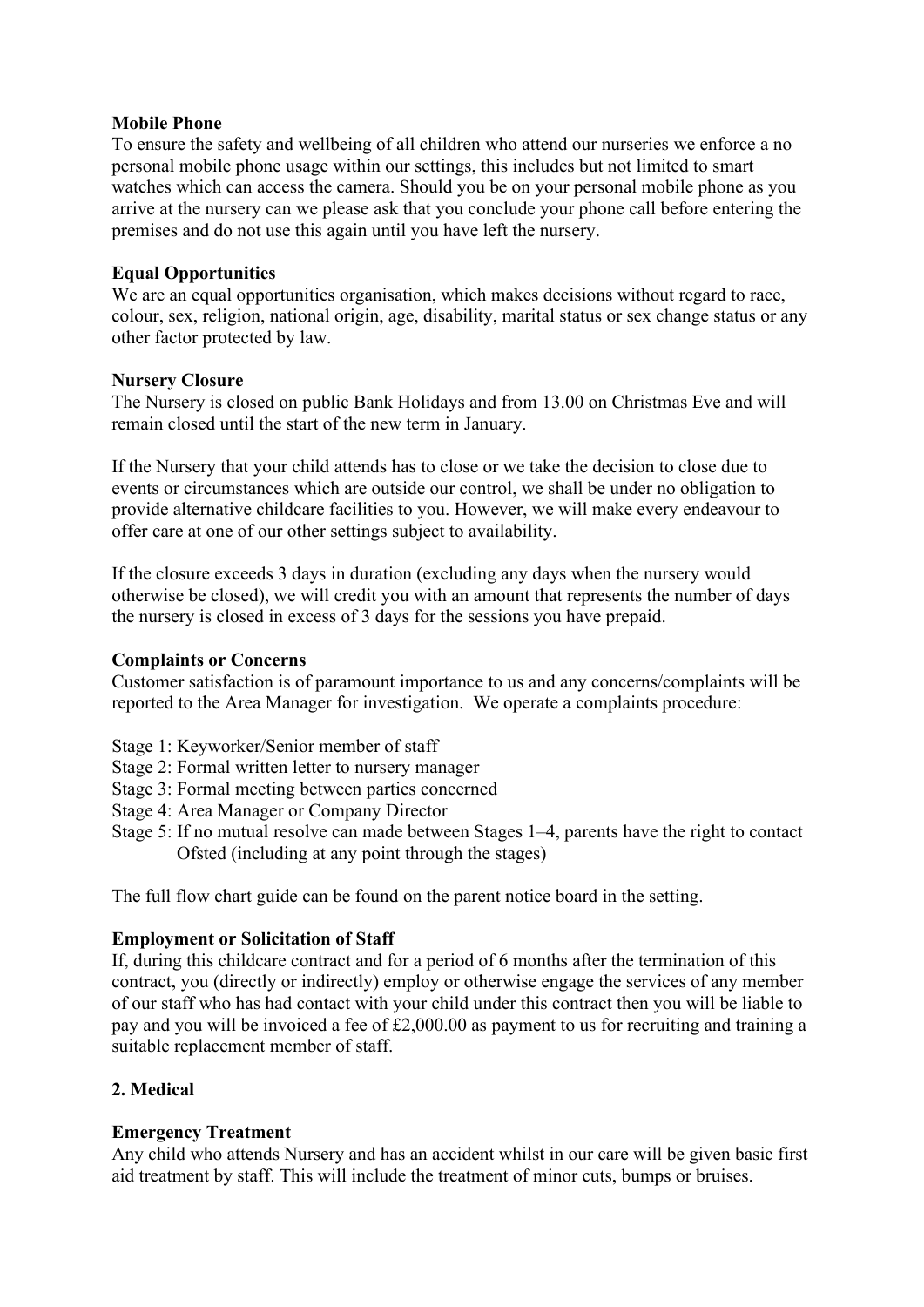Any emergency treatment or medical advice will be permitted unless a parent states in writing otherwise. The Nursery does not accept any responsibility for treatment given against parent's wishes if we have not been informed otherwise.

### **Accident Book**

All Parents will be informed and required to sign the accident book and accident form. In the case of a more serious accident or incident a child will be taken immediately to the nearest hospital and parents will be informed.

### **Sickness**

The Nursery will make every effort to notify parents should their child become ill at the Nursery. Senior staff reserves the right to remove the child to hospital in an emergency. Please note minimum exclusion periods apply and must be adhered to; our policy and guidelines are available from the nursery manager.

### **Minimum Exclusion Period for Nursery**

Disease / Illness Minimum Exclusion Period When on Antibiotics First two doses to be given at home. Nursery will give your child antibiotics only if a medication form is filled out. The medicine must remain in its original bottle with the child's name on, medicine name and dosage instructions. Chickenpox: 5 days from the onset of rash Conjunctivitis: None Diarrhoea: 48 hours after last occurrence Gastroenteritis: Until authorised by Doctor Hand, foot and mouth: None Impetigo: Until lesions are crusted and healed, or 48 hours after commencing antibiotic treatment Infective hepatitis: 7 days from onset of Jaundice (or 7 days after symptom onset if no iaundice) Head lice: None. If lice are found on your child's head then you will be asked to treat the lice. Measles: 4 days from appearance of rash Meningococcal infection: Until recovered from illness Mumps: 5 days after onset of swelling Plantar warts: No exclusion should be treated and covered Poliomyelitis: Until declared free from infection by a doctor Rubella: 4 days from the appearance of the rash Ringworm of Body: Seldom necessary to exclude provided treatment is being given Scabies: Child can return after first treatment Scarlet fever: Child can return 24 hours after commencing appropriate antibiotic treatment Tuberculosis: Until authorised by Doctor Typhoid fever: Until authorised by Doctor Vomiting: 48 hours after last occurrence Whooping Cough: 5 days from commencing antibiotic treatment or 21 days from the onset of illness if no antibiotic treatment

Temperature If your child has a temperature above 37.5\*c and under 39\*c we will contact you to ask permission to administer age appropriate dose of calpol, we will retake your child's temperature within the hour if it hasn't returned to the normal temperature 37.5\*c then we will require you to come and collect your child within 30 minutes. However, if the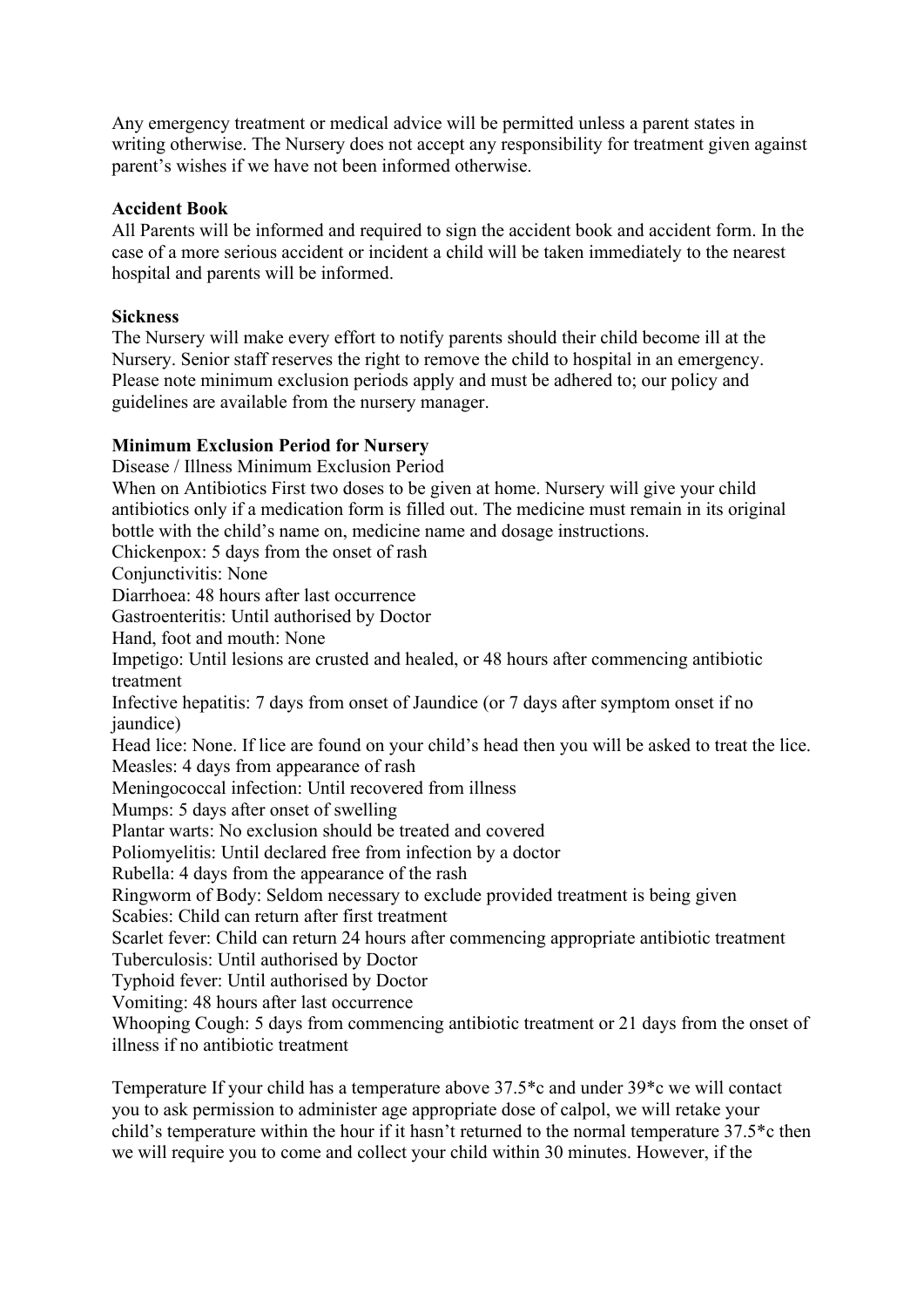temperature is above 39\*c we will ring for permission to give calpol but will require you to collect your child

If we fail to contact you, we will contact the named  $2<sup>nd</sup>$  person on your contact list.

Should you be unable to collect, we ask you make arrangements for an alternate named person to collect.

No medication can be given without prior consent, the only exception is calpol for a high temperature.

The Nursery's exclusion policy is guided by the relevant local Authority. Please inform us immediately if your child is diagnosed with any allergy or intolerance.

### **3. Child Security and Protection**

#### **Child Protection**

Any child who attends the Nursery, irrespective of their racial origin, gender, physical or mental impairment, class, religion or cultural background has a right to protection from neglect, physical, sexual or any other abuse and it is our priority to keep children safe from harm whilst in our care.

The Nursery has a full written policy on Child protection which is available from the nursery manager.

#### **Arrival of children**

On arrival please be sure your children are put directly into the care of a Nursery Staff Member and entered into the attendance register.

#### **Collection of Children**

Children will not be released into the care of anyone other than those named on the childcare registration form unless authorised by the parents personally, by telephone or in writing. If we are not reasonably satisfied that an individual is allowed to collect your child, we will not release your child into their care.

In addition, a personal visit of introduction by the parents, of anyone who will be collecting the child on occasions is encouraged so we are able to confirm their identity.

You are required to inform us immediately if you are unable to collect your child from nursery by the official collection time. All collections must be by an adult over 16 years of age.

#### **Social Services**

It is our obligation to require or seek professional advice or actions from the local social services team if we suspect a child is suffering from harm. We have an obligation to report any instances where we consider that a child may have been neglected or abused to the relevant authorities. We may do so without your consent and/or without informing you.

#### **Behaviour Management**

The Nursery has a written policy on behaviour management which is available from the nursery manager.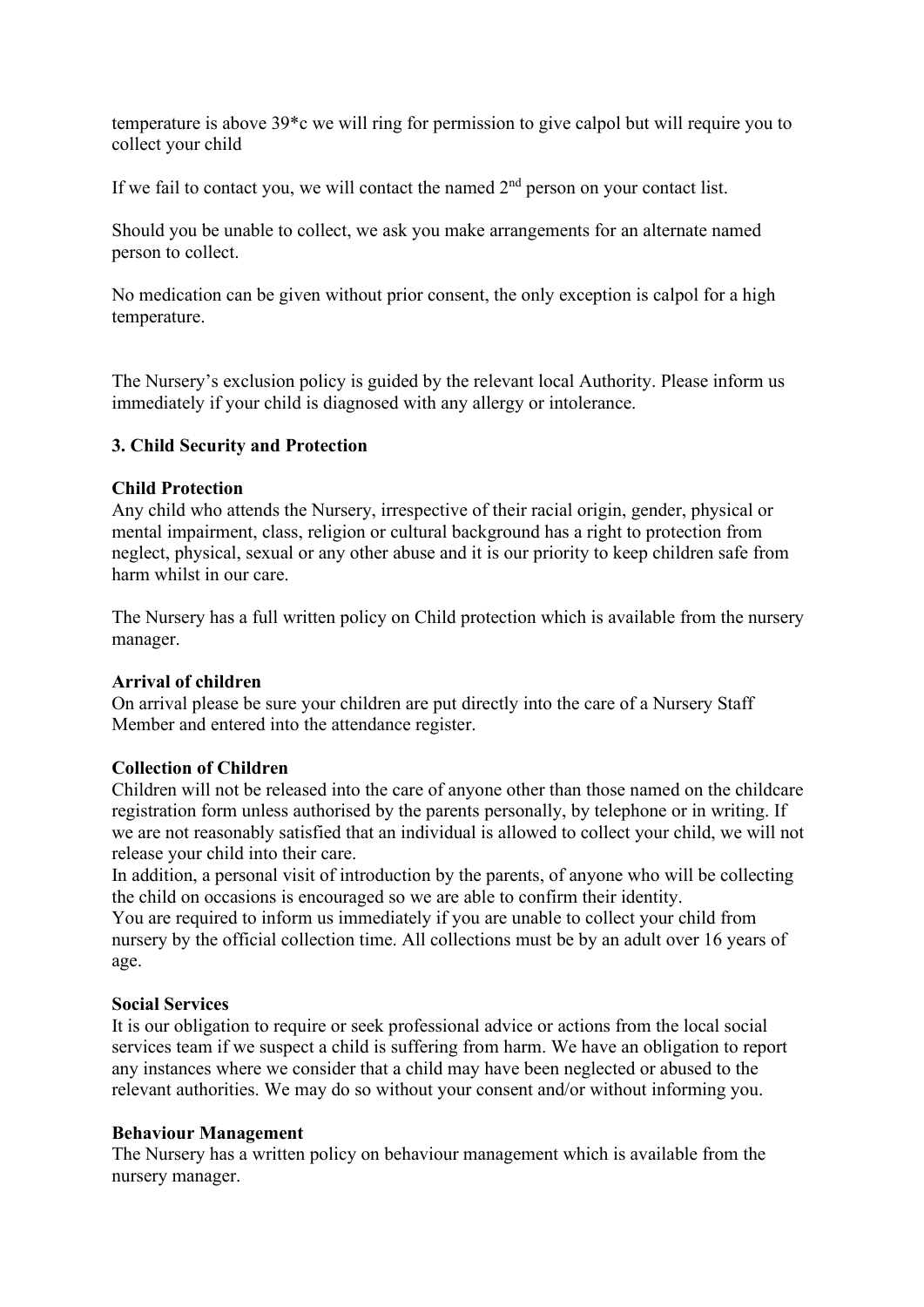## **4. Property and Premises**

#### **Personal Property**

The Nursery does not accept responsibility for loss or damage of personal property brought on to the premises by children or parents.

### **Clothing**

Parents are requested to send children in easily washable, clearly labelled clothing which is appropriate to the weather conditions. Please discourage your child from bringing items of value to the Nursery. Please provide indoor shoes and a spare set of clothing for your child in case of an accident or the need for change of clothing

### **Car Parking**

Please drive and park with consideration for neighbours and the safety of the children arriving and departing the Nursery.

### **5. Food and Drink**

### **Water**

Fresh drinking water is available to all children throughout the day.

For the older children water is available for them to help themselves when thirsty, this promotes independence and self-help skills. For the younger children water will be available and offered throughout the day alongside designated snack and meal times in either beakers or cups depending upon the age and stage of development of the children. All children will be encouraged by the staff to drink water throughout the day as part of our commitment to offering healthy food and drink options.

#### **Meals & Snacks**

Children will be provided with drinks and snacks at regular morning and afternoon snack times along with a nutritious, balanced hot meal daily. Menus are displayed on the parents display board; these include age and stage applicable meals and vegetarian options. Where ever possible all special dietary requirements will be catered for. Meals were always included in our fees but are now separated as when your child receives 15 hour/30 hour funding the funding does not include any provision for meals which we will continue to charge for separately.

For Health and Safety reasons we do not accept children bringing in their own packed lunch, unless an arrangement with the Manager has been made.

#### **Nut Allergy**

As the number of children with nut allergies is increasing with parental support we aim to keep the nursery NUT FREE. Parents are requested not to send food or empty food packaging materials into the nursery.

#### **Milk Feeds**

Parents will provide formula milk for babies that require this, it will be prepared as per instruction from the parent, Children that are given permission from parents to have cow's milk (normally one year old) the nursery will provide the milk.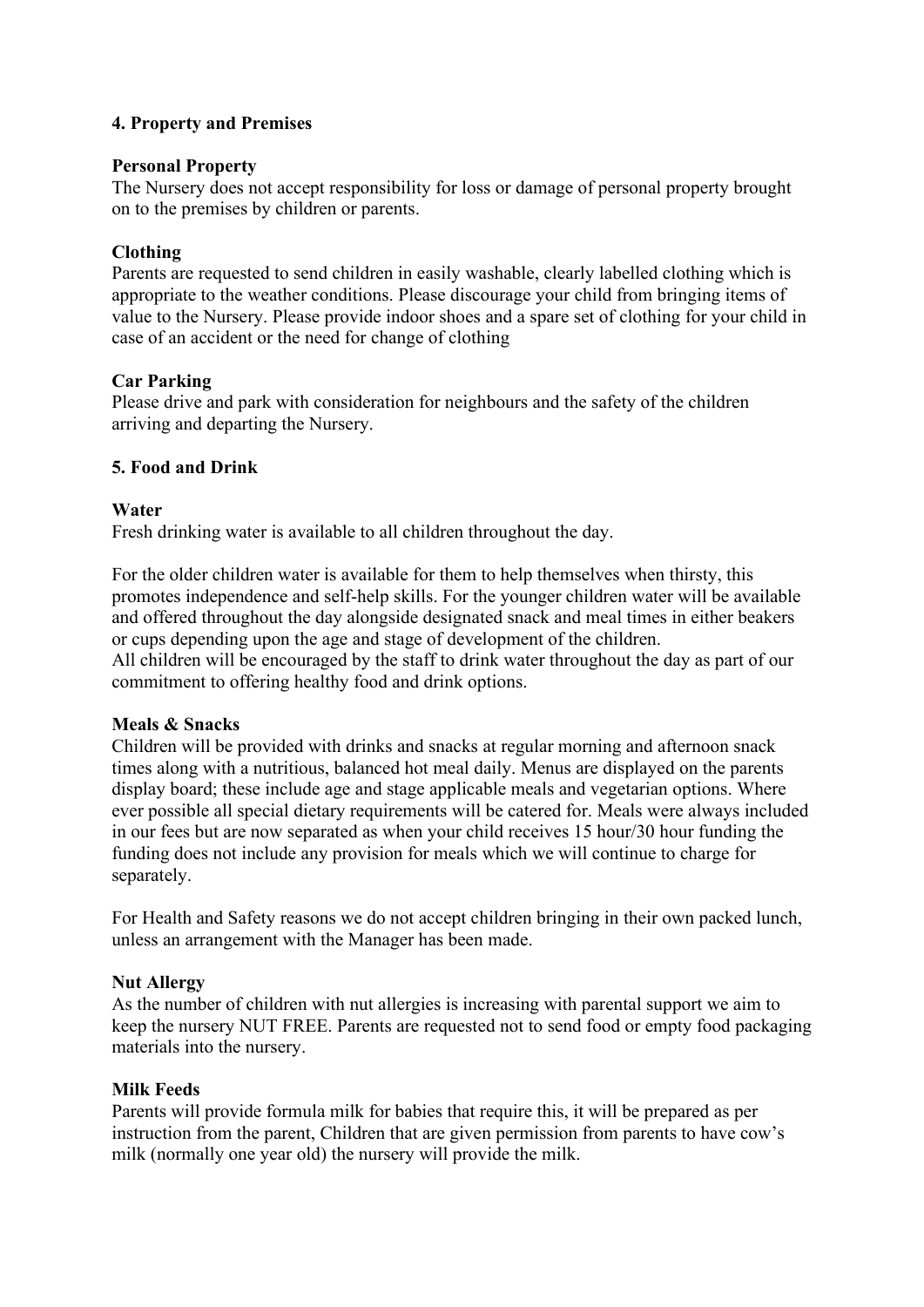## **6. Childcare Registration**

#### **Confirmation of Your Childcare Place**

We will confirm your childcare place within 7 working days as this is subject to childcare place availability.

#### **Registration Fee**

A non-refundable registration fee of £50 is payable to reserve your childcare place and reserve your booking pattern. A Direct Debit Mandate will be issued at which time £50.00 will be taken from your nominated bank account as per your DDM and your place will only be confirmed once the fee has been paid.

#### **Reserving a Childcare Place**

We understand that sometimes circumstances change and accept that your booking pattern maybe subject to change, this can be done with one month's written notice at no cost.

#### **Schedule of Fees**

The schedule of fees is available from the nursery manager. These are reviewed annually, in most case for a March introduction. Although very unlikely, we do reserve the right to change our fees at any time, one month's notice will be given.

#### **7. Booking Pattern**

Invoice values will change in accordance to the number of days in the month. In most cases an average regular monthly fee will be calculated and paid at the beginning of each month in advance. Your running balance will be available to view on Parent Admin once you have your log on details. Our nursery 'Parent admin' software will automatically calculate new tariffs when your child becomes 2. Funding will also be taken off your fees when applicable. When your child leaves nursery any overpayment will be refunded and any undercharge will become payable in your child's last month at nursery.

#### **Full Days**

Full days are calculated from 8:00am to 6:00pm. (Zone4kids at Whitley Lodge 7:45am to 6:00pm)

#### **Sessions**

Sessions are calculated from 8:00am to 13:00pm (Zone4kids 7:45am to 1:00pm) or 13:00pm to 18:00pm.

#### **Term Time Only**

We are only able to accept a limited number of term time only booking patterns. Funding covers 38 weeks per year. In the event of a funded only term time place becoming unavailable we will make every effort to offer a place at one of our other settings depending on availability.

#### **Change of Booking Pattern**

To increase your booking pattern we require one week's notice, but we will endeavour to make the change sooner if required subject to availability.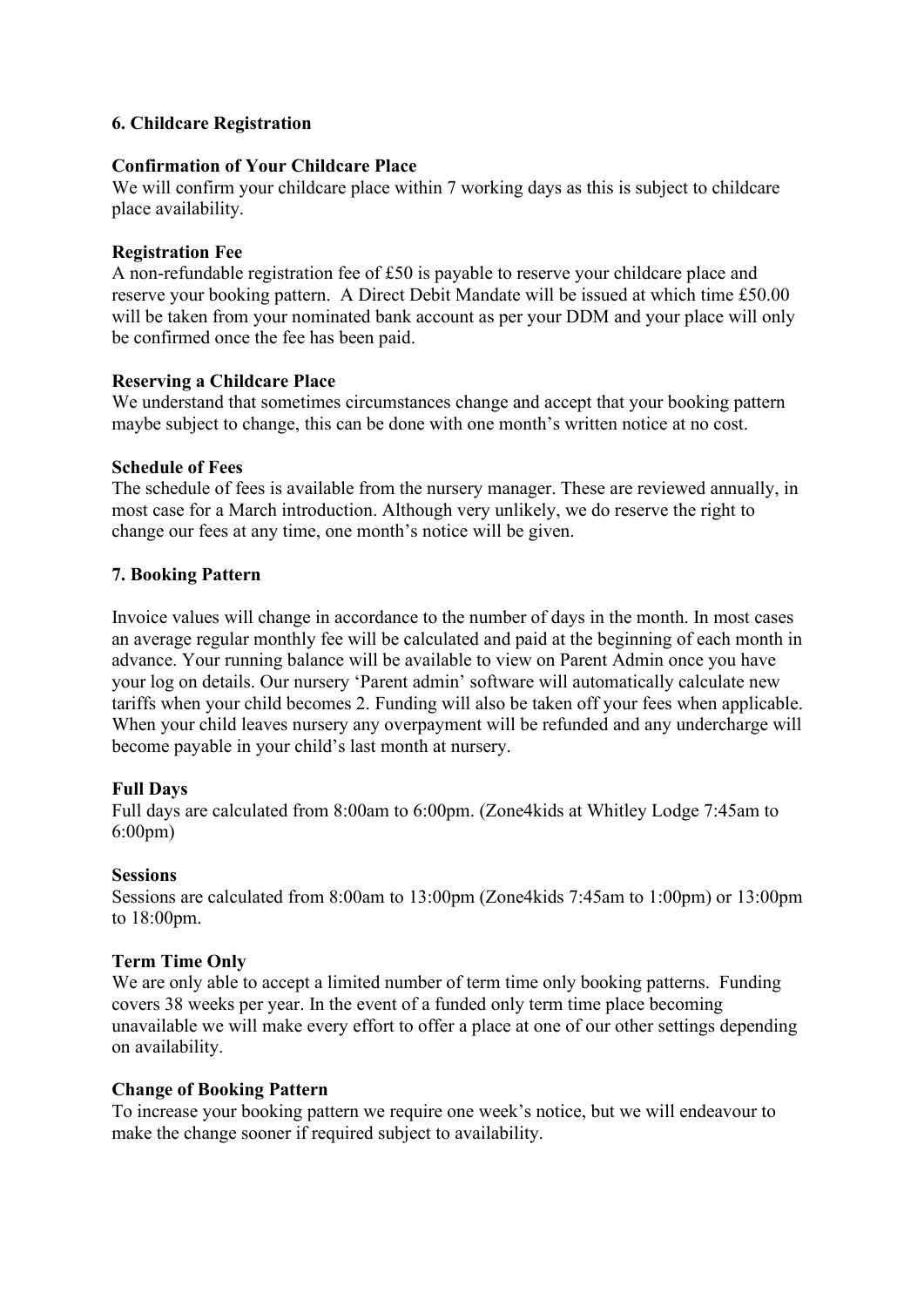To decrease your booking pattern you must provide us with one month's notice in writing or by email to the nursery manager.

Should insufficient notice be given then you will be invoiced for the full childcare fees for one month's notice from the date of any change as if the hours had not decreased.

### **8. Discounts and Absence**

### **Discount**

Where parents have more than one child at the Nursery, a 10% reduction is allowed for the older child. For more than two the second oldest would receive a 5% discount. If a parent qualifies for more than one discount then only the larger of the two will be applied. Discounts are only applied on the regular booking pattern not meals or extra sessions. All discounts will lapse when in receipt of 15/30 hours funding.

### **Absence**

Fees for periods of absence including Holidays and Sickness, are charged in full and are not transferrable, as the child's place is kept open and staff and associated costs continue to accumulate and be met by the nursery.

Where Government funding is applied, the meals and consumable cost is chargeable for periods of absence including Holidays and sickness.

## **9. Free Early Years Entitlement (FEYE)**

### **Free Early Years Entitlement (FEYE)**

FEYE is available for all 3 and 4 year old children, regardless of parent income, from the term AFTER the child's 3rd birthday. Some 2 year old children may also qualify, please ask the Nursery Manager for further details on this.

Your child will be entitled to 15 hours of free childcare, per week, for 38 weeks (term time only). Please bear in mind that most term time periods are 39 weeks and funding only covers  $38$  weeks. If you attend the  $39<sup>th</sup>$  week this will be chargeable at the normal tariff.

We reserve the right to recalculate fees and review daily food and consumable costs upon the introduction of 30 hours of free childcare for qualifying parents/carers on a child by child basis.

#### **10. Childcare Vouchers**

#### **Childcare Voucher Payments**

Currently each parent is able to claim £243 per month. The voucher company pays the nursery directly.

#### **11. Additional Days/sessions**

#### **Additional Hours/Extra Days**

Should you require additional hours or extra days, then the appropriate charge will be applied. Please note these extra days and hours are to be paid no later than 10 days from date of invoice. Places are limited and subject to availability.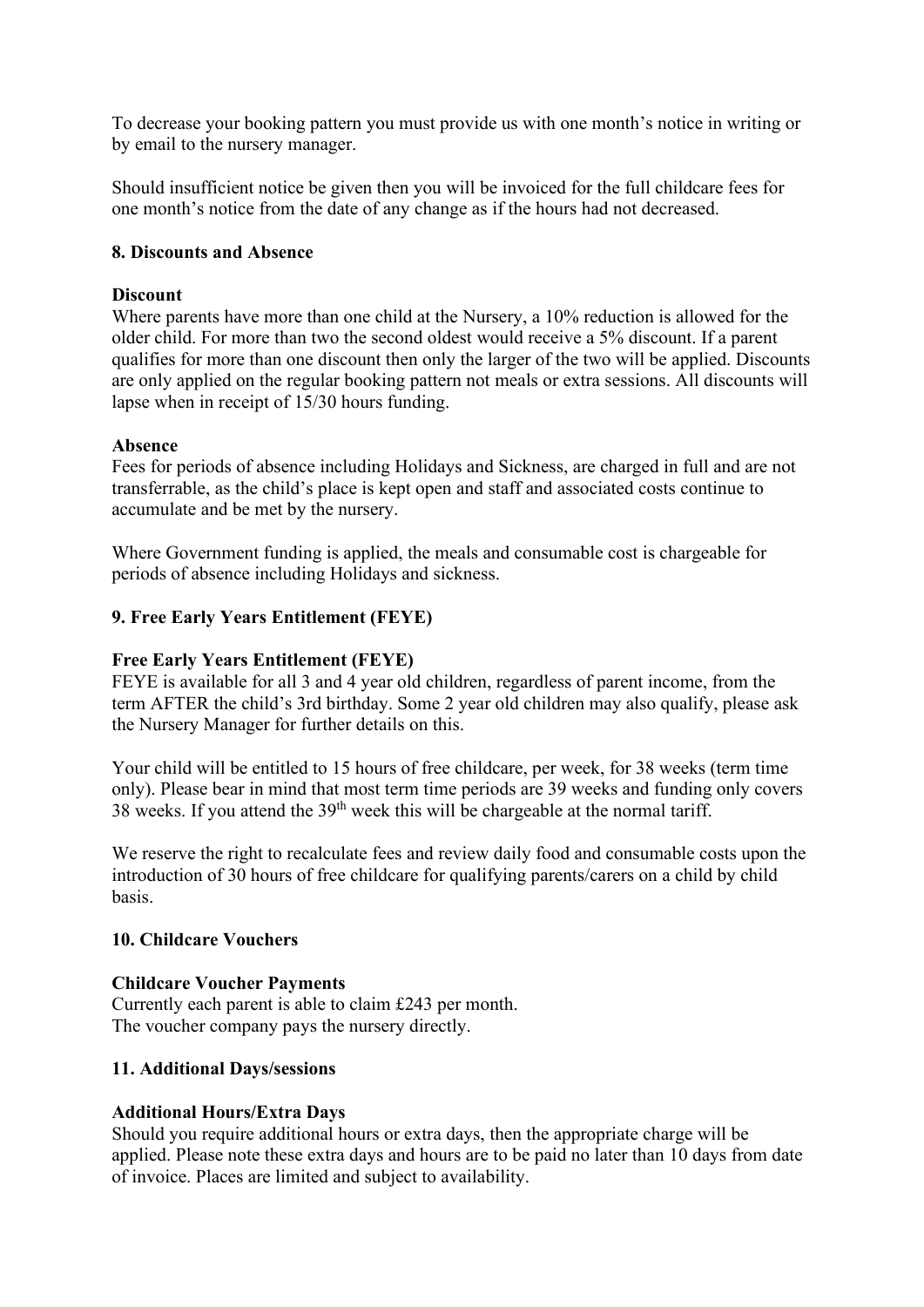## **12. Payment**

## **Your First Invoice**

Once your place has been confirmed, we will create your first invoice from your child's first day of attendance until the end of the month. This is payable by Direct Debit and you will receive a separate Direct Debit notification advising of the fee and date this will be taken.

### **Payment of Fees (Monthly in advance)**

Fees are due monthly in advance in accordance to your booking pattern before the period has begun. Payment is required within 7 days of receipt of invoice payable by Direct Debit, (unless otherwise agreed by the manager), you will receive a separate Direct Debit notification advising of the fee and date this will be taken. Once your child is eligible to claim the government Free Entitlement sessions, we will amend your invoice to reflect this, daily food charges and any sibling discount in order to comply with the Local Authority Service Level Agreement and the Code of Practice.

Extra sessions will be charged in arrears and will be payable no later than 10 days from date of invoice.

All regular payments made under this Agreement must be by standing order or direct debit. For extra sessions we may agree to payments by cash, cheque, credit or debit card.

### **Student College & University Funding/Bursary**

Payments are to be made until collage/university funding/bursary is received, once received, parent will be reimbursed equal to the amount already paid.

#### **Late Pick up Charge**

The Nursery closes promptly at 6:00pm. Any extra time due to a late pick up is chargeable at £8 per 15 minutes and is immediately due at collection.

#### **Your Final Invoice**

We will create your final invoice from the date of your termination notice. You will be required to pay the full fees for the one month's notice. Hence, it is normal to give notice at least one month before your child leaves nursery. This will be collected by Direct Debit and you will receive a separate Direct Debit notification advising of the fee and date this will be taken

## **13. Cancellation of Your Childcare Place**

## **Termination of Contract**

If you no longer wish to maintain your child's place at the Nursery you will be required to give One Month's notice in writing or by email to the nursery manager.

#### **Non-Payment of Fees**

Should more than one month's fees be owed, or equivalent, the manager has the right to suspend your child's nursery place until your account is brought up to date. Should payment not be made the company reserves the right to take legal action. If we have to pass your account onto an external company for non-payment, extra fees maybe incurred.